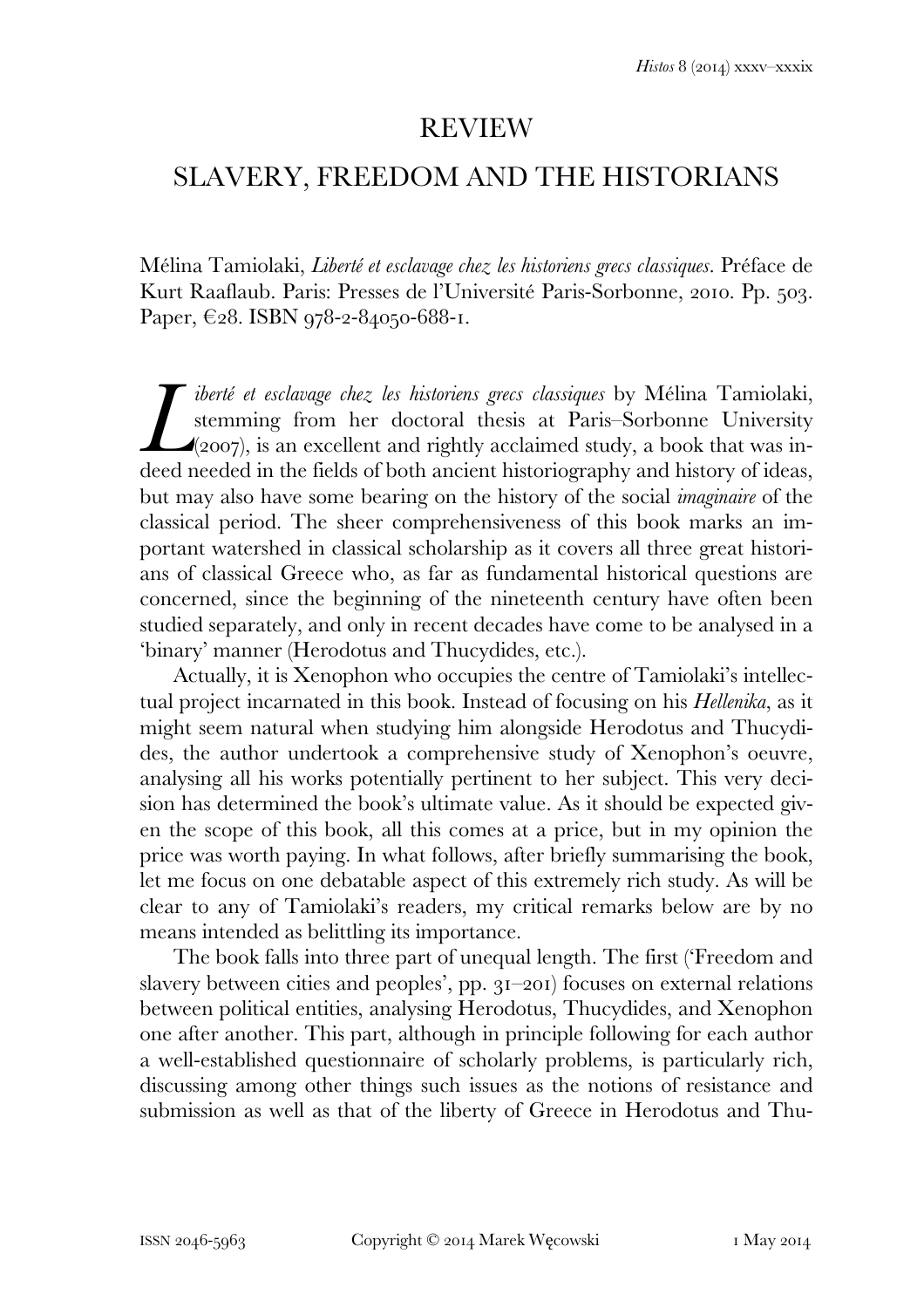cydides, or freedom and *autonomia* in Thucydides and Xenophon.<sup>'</sup> Part Two ('Liberty and slavery within cities and peoples', pp.  $205-80$ ), again divided in three chapters devoted to each historian under scrutiny, revolves around the set of questions fundamental to the very idea of this book (see more below) and touches upon many a classical question of previous scholarship as it analyses and confronts, for each historian, the ideas of collective and individual freedom. The third part ('Liberty and slavery outside the city', pp. –), devoted to Xenophon alone, proves particularly innovative and rewarding for the reader. The notions of liberty and slavery converge in Xenophon's ideal of 'voluntary submission' to a charismatic leader (or leaders of various kinds: in an empire, an army, or an *oikos*, etc.) recognisable in the *Education of Cyrus*, in the *Anabasis*, and in the *Oeconomicus* as well, all brilliantly analysed by the author, who emphasises the ambiguities and 'problematisations' of this ideal in Xenophon's thought. This part, and the entire book, is crowned by the chapter devoted to Socrates, Xenophon's (unambiguously) ideal leader and the wise champion of inner liberty. Tamiolaki aptly observes a strong link between, on the one hand, Xenophon's notions of political liberty and slavery and, on the other hand, his philosophical ideal. Briefly put, the consummate Socratic freedom was conceived in view of the realisation of the impossibility of a true political liberty. In this manner, Xenophon's Socratic ideal appears as the climax of a certain process to which all three classical historians testify, namely of the transition from the ideal of political liberty conceived in terms of an  $\phi_{\alpha}$ , or 'domination', to the ideal of  $\dot{a}\rho\chi\dot{\eta}$  conceived as an element of individual freedom.

 Tamiolaki's argument is completed by two appendices on some particularly difficult passages in Thucydides and Xenophon regarding helots, and

 For all these issues, one should of course assume a fair dose of the historians' involvement with their contemporary political debates, but I have the impression that the author slightly underestimates Herodotus' and Thucydides' intended impartiality in their presentation of such notions as those of the liberty of the Greeks or of the *autonomia* of individual Greek polities. In this respect, Tamiolaki's remarks regarding Xenophon (e.g. with his meaningful failure to mention the foundation of the Second Athenian Sea-League) are much more convincing.

 $\alpha$ <sup>2</sup> Let me comment here on just one case of Tamiolaki's important detailed analyses in this part of the book. In her ingenious treatment of Pericles's *epitaphios logos* in Thucydides (pp.  $248-55$ ), Tamiolaki confronts Thucydides' notion of democratic liberty with the wellknown passage in Aristotle's *Politics* (1317a40-b14), where the idea of 'ruling and being ruled in turn' as one element of democratic liberty famously comes to the fore. Although in general terms persuasive, this analysis omits, as far as I can see, one important point of Thucydides' own characterisation, namely a certain specialisation of political roles between the élites and the 'commoners' within the Athenian democracy  $(2.40.2, \text{in a very})$ ambiguous passage, though), which might have bearing on our perception of Thucydides' ideas of democratic liberty.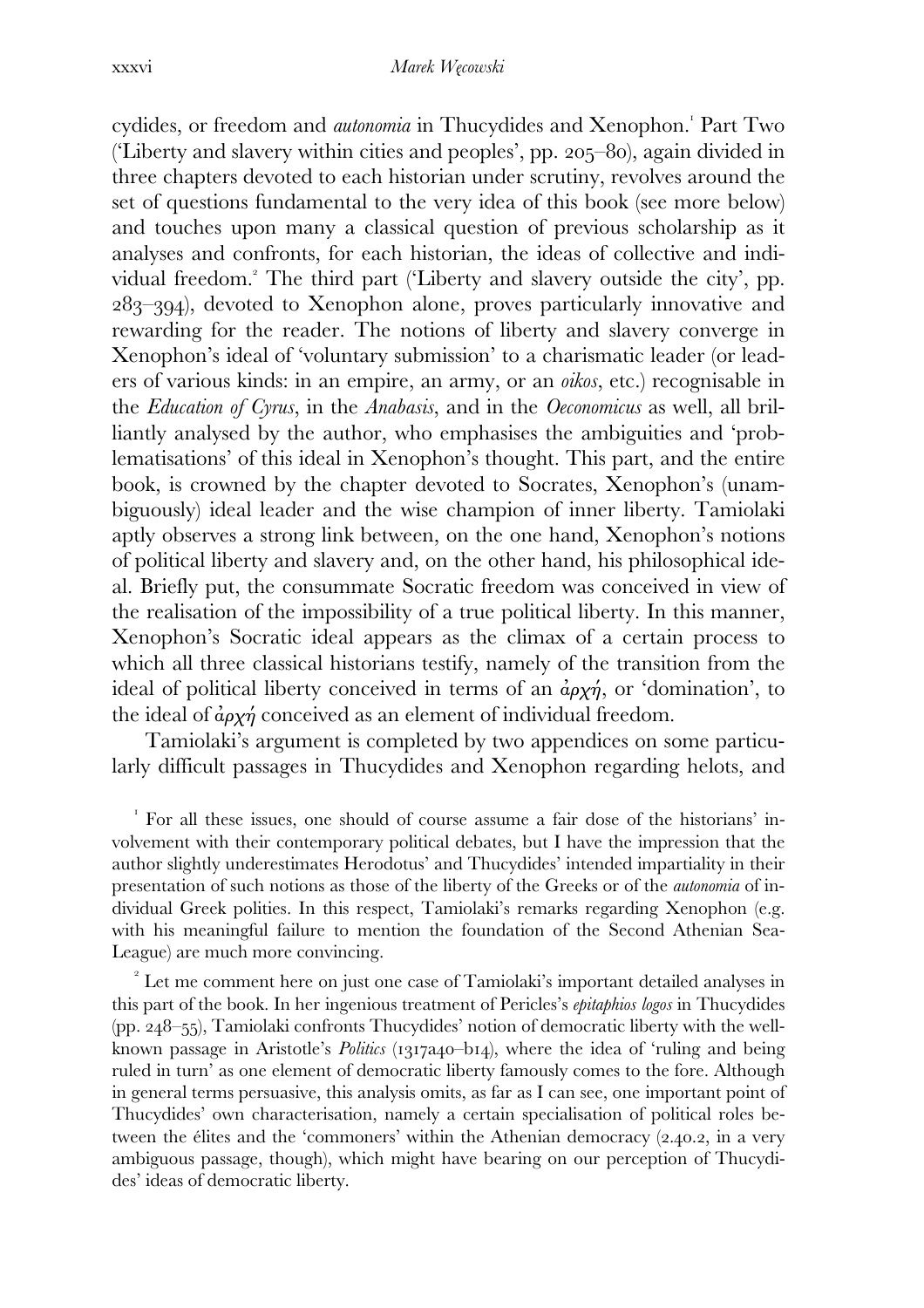by a highly useful systematic table that gathers, for all three historians, the terminology of freedom and slavery, in four sections, for *eleutheria*, *autonomia*, *hegemonia*, and *douleia*.

\*

Tamiolaki understandably begins her book with a reference to a famous remark of Moses Finley: 'One aspect of Greek history is the advance, hand in hand, of freedom *and* slavery'.<sup>3</sup> True, many political and moral thinkers have long felt uncomfortable facing the disquieting contrast between one of the greatest achievements of the Greek thought, democracy (or, more generally, the Greek *polis* with its broadly egalitarian ideology), and the general acceptance of slavery among the Greeks. Nonetheless, it was Finley who saw the two phenomena not only as interrelated, but also as forming together an important mechanism of Greek history. In *The Black Hunter* (*Le chasseur noir: formes de pensée et formes de société dans le monde grec* (new ed. 1991), Pierre Vidal-Naquet was even more specific as he observed that the political category of citizenship, one of the major contributions of the Greeks to the history of humankind, had been made possible by the existence of the category of 'absolute stranger', or of the radical 'anti-citizen' as he calls him, the slave. Beginning with Homer, it was a fundamental matrix of the intellectual, spiritual, and social experience of the Greeks.

 Whereas the interdependence of the two categories and two social statuses is an obvious fact in present-day scholarship, both as far as social realities and social 'ideologies' are concerned, important questions remain. In our present context, I believe they can be summarised, perhaps somewhat coarsely, in the following manner: was slavery just a social (juridical, etc.) given, a reality to be taken for granted or, sometimes and in very particular circumstances, confronted when dealing with the idea (and the sociopolitical reality) of freedom? Or was it an important intellectual (moral, political, etc.) problem for, although often mystified or suppressed by, those reflecting on freedom? Thus far, the former stance seems to have dominated the field as it is well evidenced by two lines of modern scholarship evolving separately from each other. Historians of ancient Greek slavery rarely venture into the realm of the reflection on freedom, whereas the students of ancient ideas of (political, intellectual etc.) freedom rarely touch upon the sensitive issue of slavery. Tamiolaki's book is a penetrating and very original attempt at bridging this gap that amounts to one of the 'great divides' in classical scholarship. Incidentally, as this divide seems at least partly due to the

<sup>&</sup>lt;sup>3</sup> Appearing for the first time in his seminal paper 'Was Greek Civilization Based on Slave Labour?', in *Historia* 8 (1959) 145–64 at 164.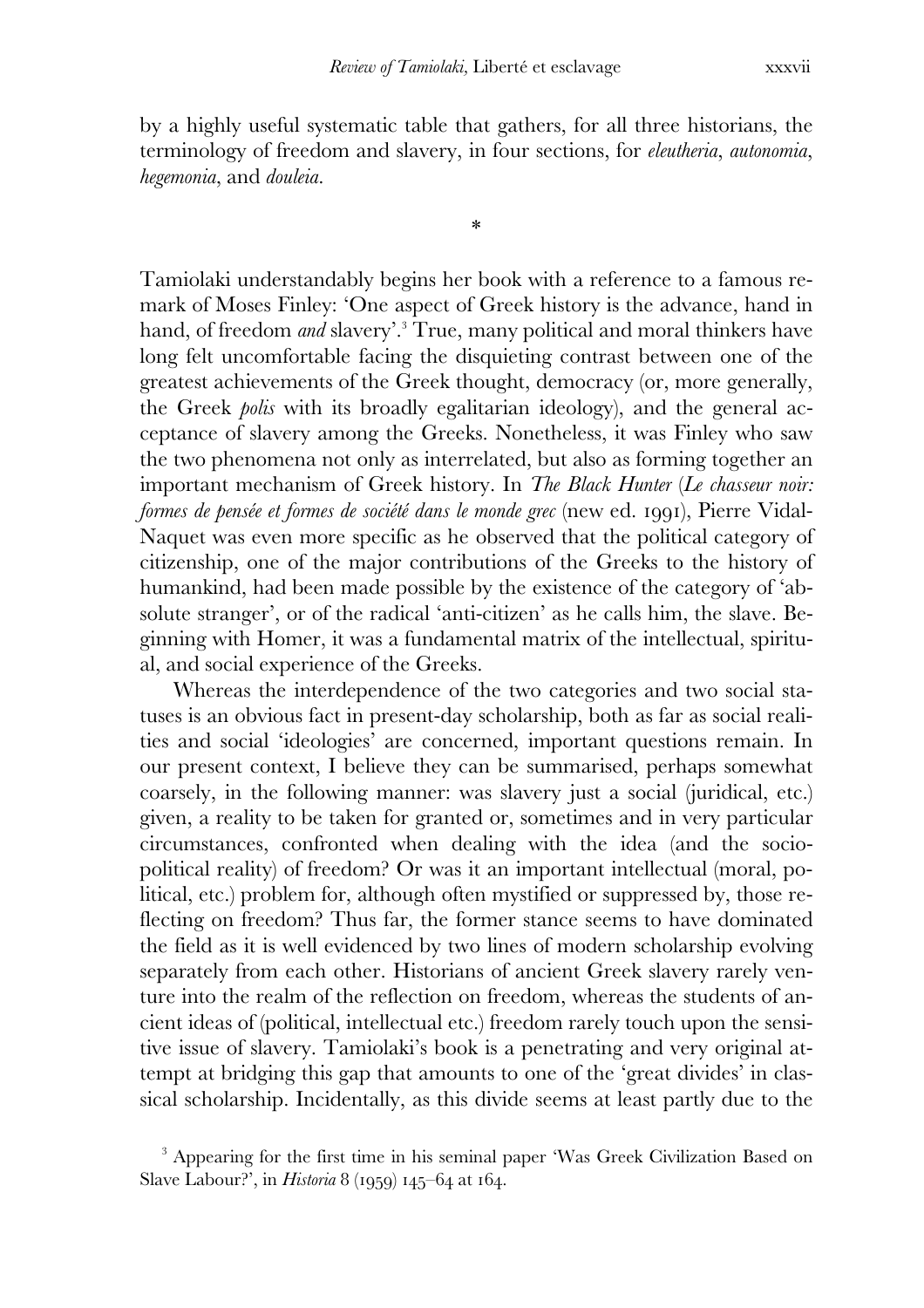heritage of the ideological clashes of the Cold-War era between liberal and Marxist, and at times more specifically Soviet-bloc scholarship, the reader may be mildly struck by the fact that the book lacks an introductory chapter on the history of scholarship on its subject matter(s), an intriguing theme in itself. Instead, Tamiolaki attacks right away the very heart of the problem, asking more specific questions (p. 19 and *passim*): what was the relationship between, on the one hand, the liberty and slavery of an individual and, on the other, collective liberty and slavery? If there was a development in the Greek perceptions of liberty, was this evolution influenced by the realities of slavery or rather by considerations of a purely political nature?

 Tamiolaki's choice of subject matter is very rewarding. The three great historians of the classical era cover a long historical period in a (broadly speaking) continuous narrative and all three are comparable (or, perhaps better, compatible), as representing the line of development of a single intellectual tradition of early Greek historiography (Xenophon being of course more complex than that, on which see briefly above). Furthermore, as they all worked in a close intertextual link with their respective predecessor(s), what they provide for us today is not only a continuous historical narrative, but even more importantly a continuous debate on some crucial issues of classical Greek history, including those of liberty and slavery, or, better perhaps, political and individual dependence. In a word, both in objective and in subjective terms, one obtains here a nicely coherent and very rich set of data to be analysed, a set for which a certain intellectual development may safely be posited and subsequently checked against the background of the historical developments of the classical period. Thus, two more specific problems can be tackled in the three authors under scrutiny  $(p, 21)$ . First, does the concept of freedom influence the manner our historians deal with slavery? Next, is their reflection on the matter homogeneous, or could one perhaps detect here an evolution when reading one author after another?

 When asking her initial questions regarding the three historians, Tamiolaki seems already set in her decision to draw ultimate consequences from Finley's aforementioned statement—there must have been strong and intellectually fruitful links between the ideas of liberty and that of slavery in Herodotus, Thucydides, and Xenophon. The book will be devoted to uncovering what exactly these links might have been. True, this approach saves us from an important pitfall of earlier scholarship on Herodotus and Thucydides (and to some extent on Xenophon as well). As Kostas Vlassopoulos observes in his review of Tamiolaki's work, '[i]nstead of arbitrarily distinguishing between "real" slaves and slavery and its "metaphorical" uses in politics and ethics, this book rightly invites us to explore freedom and slavery as interdependent aspects of wider Greek discourses over the exercise of power between communities, within